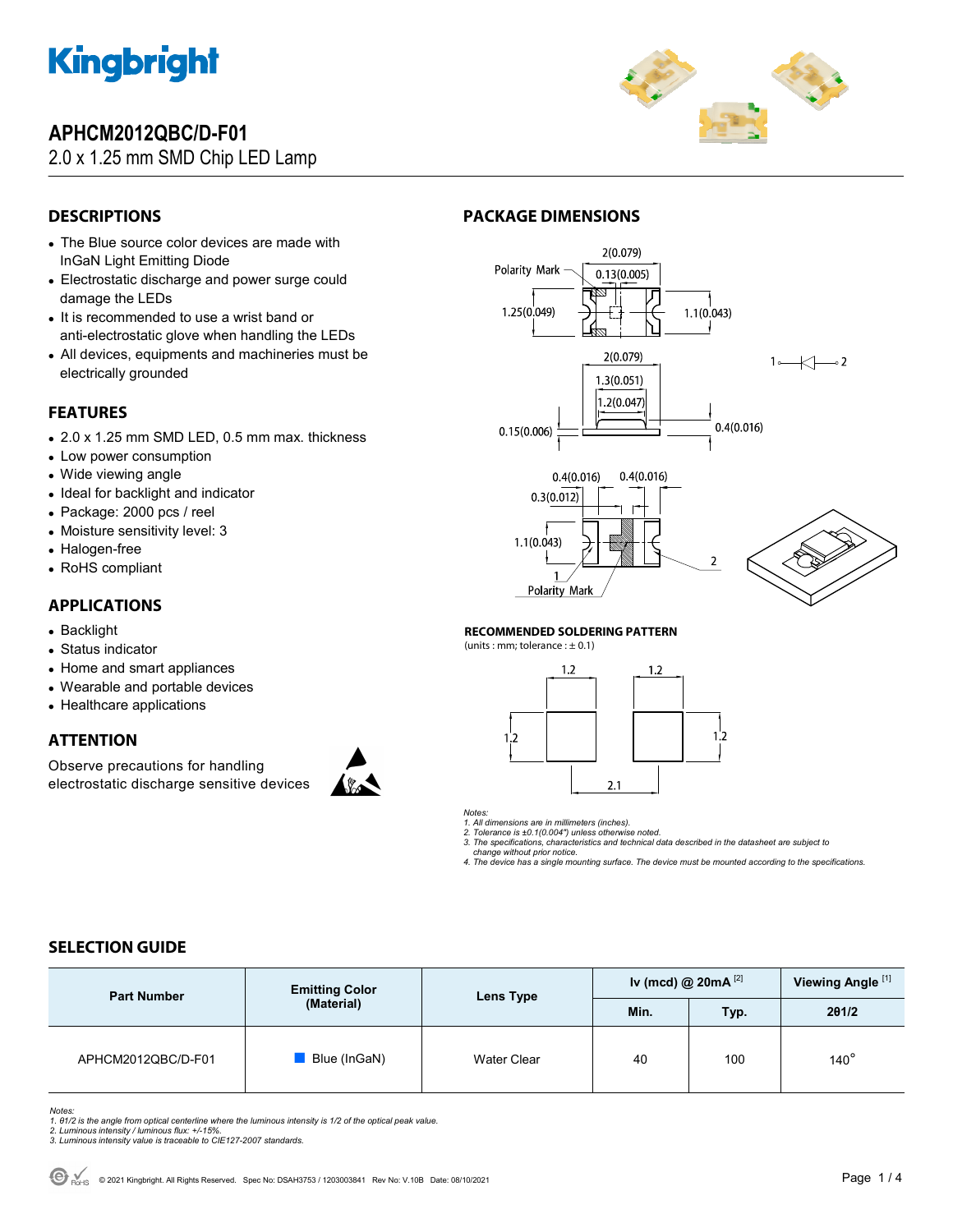# **Kingbright**

#### **ELECTRICAL / OPTICAL CHARACTERISTICS at T<sub>A</sub>=25°C**

| <b>Parameter</b>                                                                                               | Symbol                     |                       | Value                    |                          | <b>Unit</b>           |
|----------------------------------------------------------------------------------------------------------------|----------------------------|-----------------------|--------------------------|--------------------------|-----------------------|
|                                                                                                                |                            | <b>Emitting Color</b> | Typ.                     | Max.                     |                       |
| Wavelength at Peak Emission $I_F$ = 20mA                                                                       | $\lambda_{\rm peak}$       | <b>Blue</b>           | 460                      | $\overline{\phantom{0}}$ | nm                    |
| Dominant Wavelength $I_F$ = 20mA                                                                               | $\lambda_{\text{dom}}$ [1] | <b>Blue</b>           | 465                      | $\overline{\phantom{a}}$ | nm                    |
| Spectral Bandwidth at 50% $\Phi$ REL MAX<br>$I_F = 20mA$                                                       | Δλ                         | <b>Blue</b>           | 25                       | $\overline{\phantom{a}}$ | nm                    |
| Capacitance                                                                                                    | C                          | <b>Blue</b>           | 100                      | $\overline{\phantom{0}}$ | pF                    |
| Forward Voltage $I_F$ = 20mA                                                                                   | $V_F$ <sup>[2]</sup>       | <b>Blue</b>           | 3.3                      | 4.0                      | $\vee$                |
| Reverse Current ( $V_R$ = 5V)                                                                                  | <sup>I</sup> R             | <b>Blue</b>           | $\overline{\phantom{0}}$ | 50                       | μA                    |
| Temperature Coefficient of $\lambda_{peak}$<br>$I_F = 20$ mA, -10°C $\le T \le 85$ °C                          | $TC_{\lambda peak}$        | <b>Blue</b>           | 0.04                     | $\overline{\phantom{a}}$ | $nm$ <sup>o</sup> $C$ |
| Temperature Coefficient of $\lambda_{\text{dom}}$<br>$I_F$ = 20mA, -10°C $\leq T \leq 85$ °C                   | $TC_{\lambda dom}$         | <b>Blue</b>           | 0.03                     | $\overline{\phantom{a}}$ | $nm$ <sup>o</sup> $C$ |
| Temperature Coefficient of $V_F$<br>$I_F = 20 \text{mA}, -10^{\circ} \text{C} \leq T \leq 85^{\circ} \text{C}$ | $TC_V$                     | <b>Blue</b>           | $-2.9$                   | $\overline{\phantom{a}}$ | $mV$ <sup>o</sup> $C$ |

*Notes:* 

*1. The dominant wavelength (*λ*d) above is the setup value of the sorting machine. (Tolerance* λ*d : ±1nm. ) 2. Forward voltage: ±0.1V.* 

3. Wavelength value is traceable to CIE127-2007 standards.<br>4. Excess driving current and / or operating temperature higher than recommended conditions may result in severe light degradation or premature failure.

#### **ABSOLUTE MAXIMUM RATINGS at T<sub>A</sub>=25°C**

| <b>Parameter</b>                             | Symbol                  | Value          | Unit           |
|----------------------------------------------|-------------------------|----------------|----------------|
| Power Dissipation                            | $P_D$                   | 120            | mW             |
| Reverse Voltage                              | $V_R$                   | 5              | $\vee$         |
| Junction Temperature                         | $T_j$                   | 115            | $^{\circ}C$    |
| <b>Operating Temperature</b>                 | $T_{op}$                | $-40$ to $+85$ | $^{\circ}C$    |
| Storage Temperature                          | $T_{\text{stg}}$        | $-40$ to $+85$ | $^{\circ}C$    |
| DC Forward Current                           | ΙF                      | 30             | mA             |
| <b>Peak Forward Current</b>                  | $I_{FM}$ <sup>[1]</sup> | 150            | mA             |
| Electrostatic Discharge Threshold (HBM)      |                         | 250            | $\vee$         |
| Thermal Resistance (Junction / Ambient)      | $R_{th}$ JA $^{[2]}$    | 660            | $^{\circ}$ C/W |
| Thermal Resistance (Junction / Solder point) | $R_{th}$ JS $^{[2]}$    | 490            | $^{\circ}$ C/W |

*Notes:* 

1. 1/10 Duty Cycle, 0.1ms Pulse Width.<br>2. R<sub>th Ja</sub> ,R<sub>h JS</sub> Results from mounting on PC board FR4 (pad size ≥ 16 mm<sup>2</sup> per pad).<br>3. Relative humidity levels maintained between 40% and 60% in production area are recommende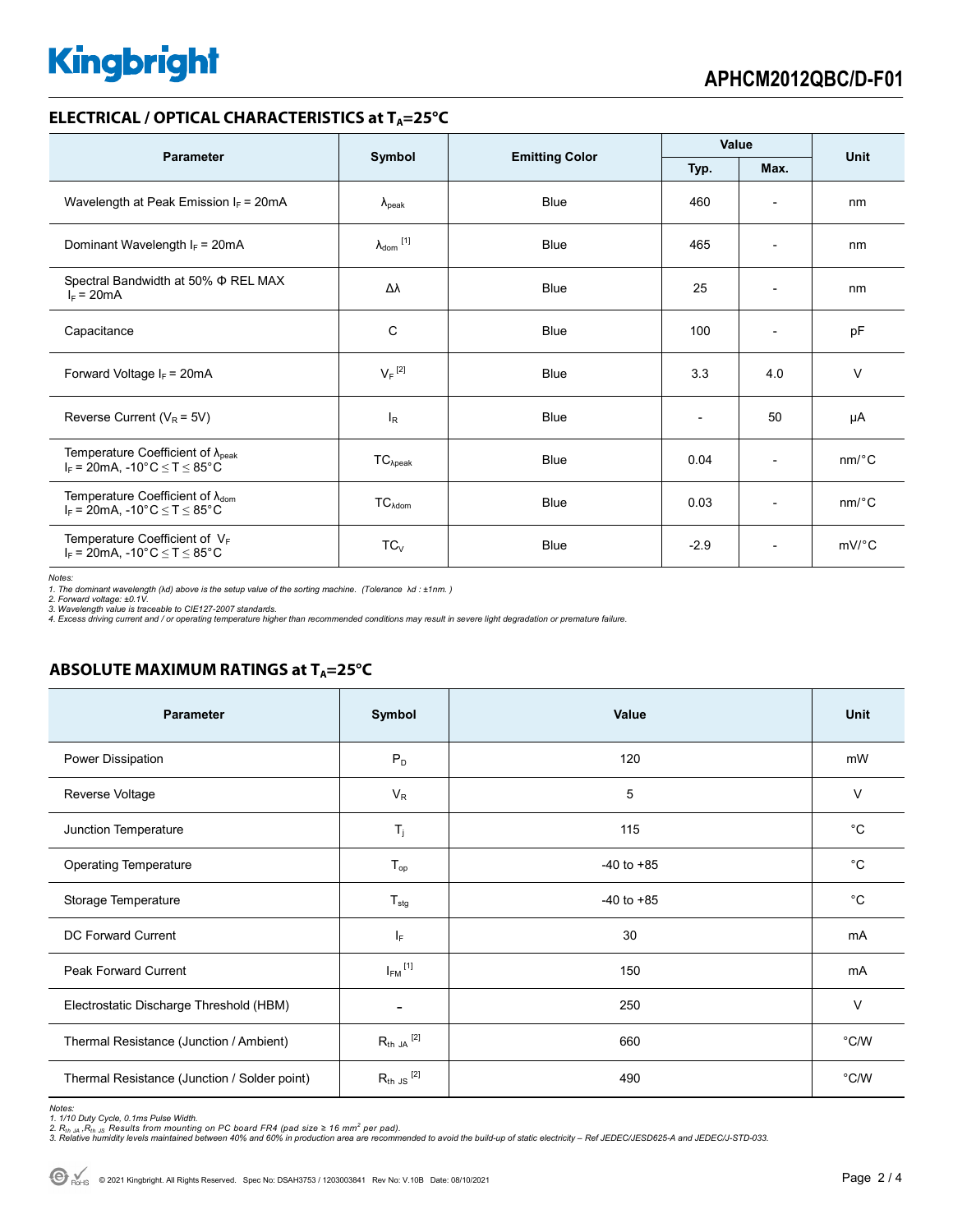# **Kingbright**

#### **TECHNICAL DATA**



#### **SPATIAL DISTRIBUTION**



**BLUE** 











#### **REFLOW SOLDERING PROFILE for LEAD-FREE SMD PROCESS**



**TAPE SPECIFICATIONS** (units : mm)



**TAPE** 

Luminous intensity normalised

**REEL DIMENSION** (units : mm)



*Notes:* 

- *1. Don't cause stress to the LEDs while it is exposed to high temperature.*
- *2. The maximum number of reflow soldering passes is 2 times. 3. Reflow soldering is recommended. Other soldering methods are not recommended as they might*
- *cause damage to the product.*

© 2021 Kingbright. All Rights Reserved. Spec No: DSAH3753 / 1203003841 Rev No: V.10B Date: 08/10/2021Page 3 / 4